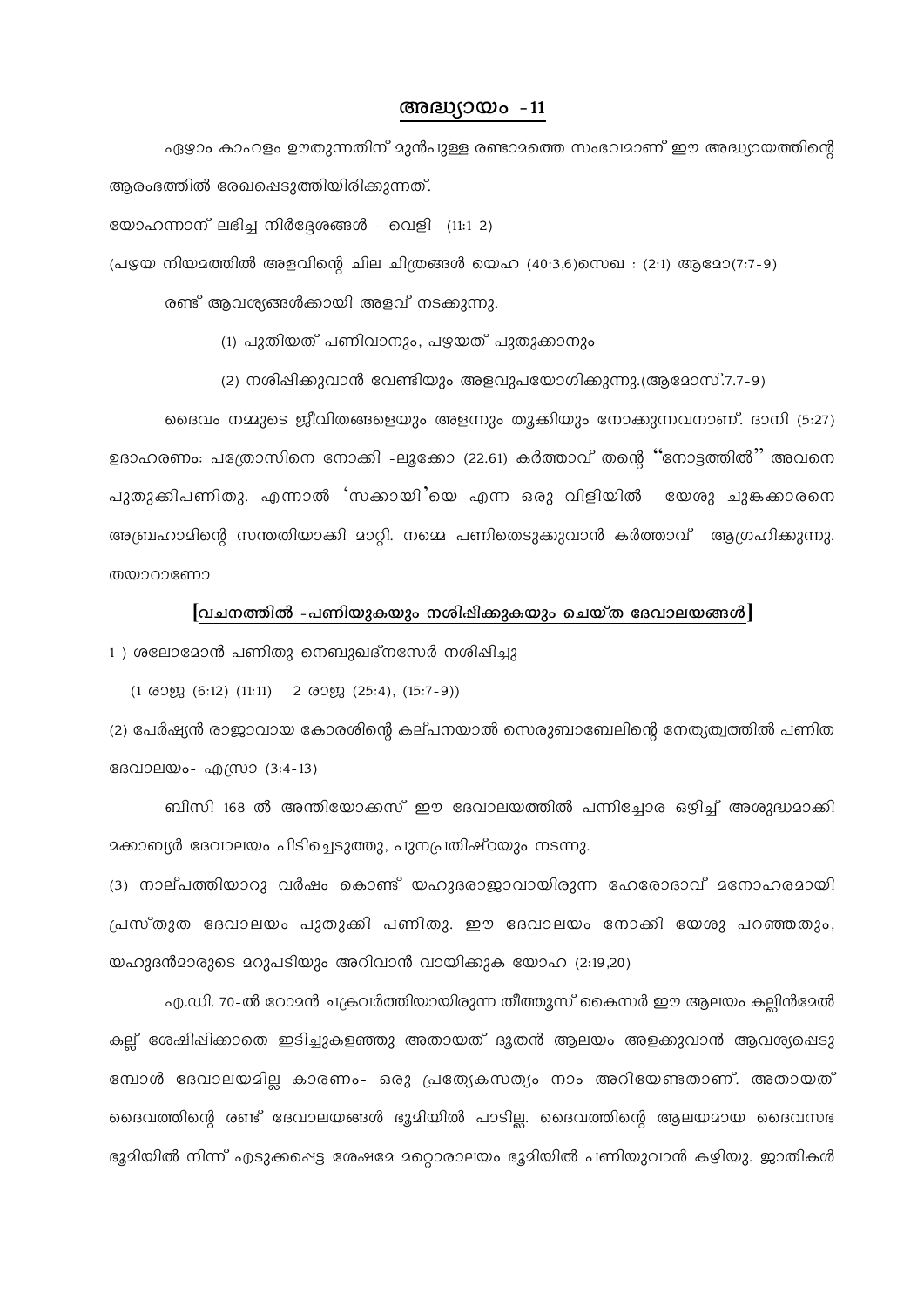ചവിട്ടുന്നതാകയാൽ ഈ ആലയം ഭൂമിയിൽ തന്നെ ഉള്ളതാണ്. നാല്പത്തിരണ്ട് മാസം അഥവാ ആയിരത്തി ഇരുനൂറ്റി അറുപതു ദിവസം ചവിട്ടുന്നതും, യോഹന്നാനോട് അളക്കവാനാവശ്യപ്പെ ട്ടതുമായ ദേവാലയം ഏത്.

യു.എൻ.ഒ യിലുള്ള പത്തുരാജ്യങ്ങൾ സംഘടിക്കും. എന്നാൽ ശക്തിമാനായ ഒരുവൻ (സിറിയയിൽ നിന്നുമാകാം) മൂന്ന് രാജ്യങ്ങളെ തോല്പിച്ച്, ഏഴ് പേരോട് സഖ്യതകൂടും. ഏഴ് കൊല്ലത്തേക്കുള്ള ഉടമ്പടിയിൽ (ദാനി 9:27) ദേവാലയം പണിയും. ഉടമ്പടിയുടെ മദ്ധ്യത്തിൽ കരാർ തെറ്റിച്ച എതിർ ക്രിസ്തു തന്റെ ബിബം ദേവാലയത്തിൽ വയ്ക്കും (ദാനി 8:11), ദാനി(12:11) അതുമുതലുള്ള 42 മാസങ്ങൾ ജാതികൾ യെരുശലേം ചവിട്ടുന്ന കാലമായിരിക്കും. തുടർന്ന് യാഗങ്ങൾ അർഷിക്കാതിരിഷാൻ ദേവാലയവും നശിഷിക്കും

# രണ്ട് സാക്ഷികളുടെ പ്രത്യേക്ഷതയും,ശുശ്രൂഷയും അന്ത്യവുമാണ് മൂന്നാമത്തെ സംഭവം (വായിക്കുക-വെളി (11.3-12)

ഈ രണ്ട് സാക്ഷികളെ പറ്റി പല അഭിപ്രായങ്ങൾ ഉണ്ടെങ്കിലും തിരുവെഴുത്ത് അവരെക്കുറിച്ച് എന്ത്പറയുന്നു എന്നറിവാൻ വെളി.(11:3-12) വരെ വായിക്കുക

ഈ രണ്ട് സാക്ഷികകൾ മനുഷ്യരാണ് അവർ രട്ട് (sackcloth) ധരിച്ചവരാണ്. ഒലിവുമലയിൽ പ്രത്യക്ഷപ്പെട്ട പുരുഷൻമാർ രണ്ടുപേരും തന്നെയാണ് ഇവിടെ പറഞ്ഞിരിക്കുന്നവർ. ഈ രണ്ട് ഒലിവുവ്യക്ഷങ്ങളെക്കുറിച്ച് സെഖ.(4:11-14) വരെയുള്ള ഭാഗങ്ങളിൽ കാണാം. ഈ സാക്ഷികൾ ക്രിസ്തുവിന് മുമ്പ് ജീവിച്ചിരുന്നവരും സ്വർഗ്ഗത്തിൽ ഇഷോഴുള്ള രണ്ട് അഭിഷക്തൻമാരുമാണ്. മുകളിൽ പറഞ്ഞിരിക്കുന്ന സംഭവങ്ങളിൽ നിന്നും ഇവർ "മോശയും, ഏലിയാവുമാണെന്ന് നിശ്ചയിക്കാം''.

ഇവരുടെ ശത്രുക്കൾക്ക് വരുന്ന അനർത്ഥം –വാക്യം 5 അവരുടെ സാക്ഷ്യം തികെച്ചപ്പോൾ നടന്ന സംഭവങ്ങൾ - വെളി 11.7-10

മൂന്നരദിവസം തെരുവിൽകിടന്ന ജീവനില്ലാത്ത ശരീരങ്ങൾക്ക് എന്തുസംഭവിച്ചു എന്നും, തുടർന്ന് പ്രക്യതിയിലുണ്ടായ അനർത്ഥങ്ങളും ഇനത്തിന് സംഭവിച്ചതും എന്ത്?

- വെളി 11:11-13

### **മൂന്നാം കഷ്ടത്തിന്റെ പ്രഖ്യാപനം-തുടർന്ന്** ഏഴാം കാഹളം ഊതുന്നു.(വെളി.11.14.18)

ഏഴാം കാഹളനാദകാലം ഒരു പ്രത്യേക കാലഘട്ടമെന്ന് വെളി.(10.6)ൽ കാണാം

- കർത്താവിന്റെ വാഴ്ചയുടെ പ്രഖ്യാപനം സ്വർഗ്ഗത്തിൽ- വാക്യം 15  $(1)$ (മുൻപ്രവചനങ്ങൾ നിവർത്തിയാകും ദാനി. (2:44,45) (7:13,14) ലൂക്കോ (1:32,33)
- ഇരുപത്തി നാലു മൂഷൻമാരുടെ ദൈവത്തെ നമസ്ക്കരിച്ച് പറഞ്ഞത്-വെളി. 11:16,17  $(2)$